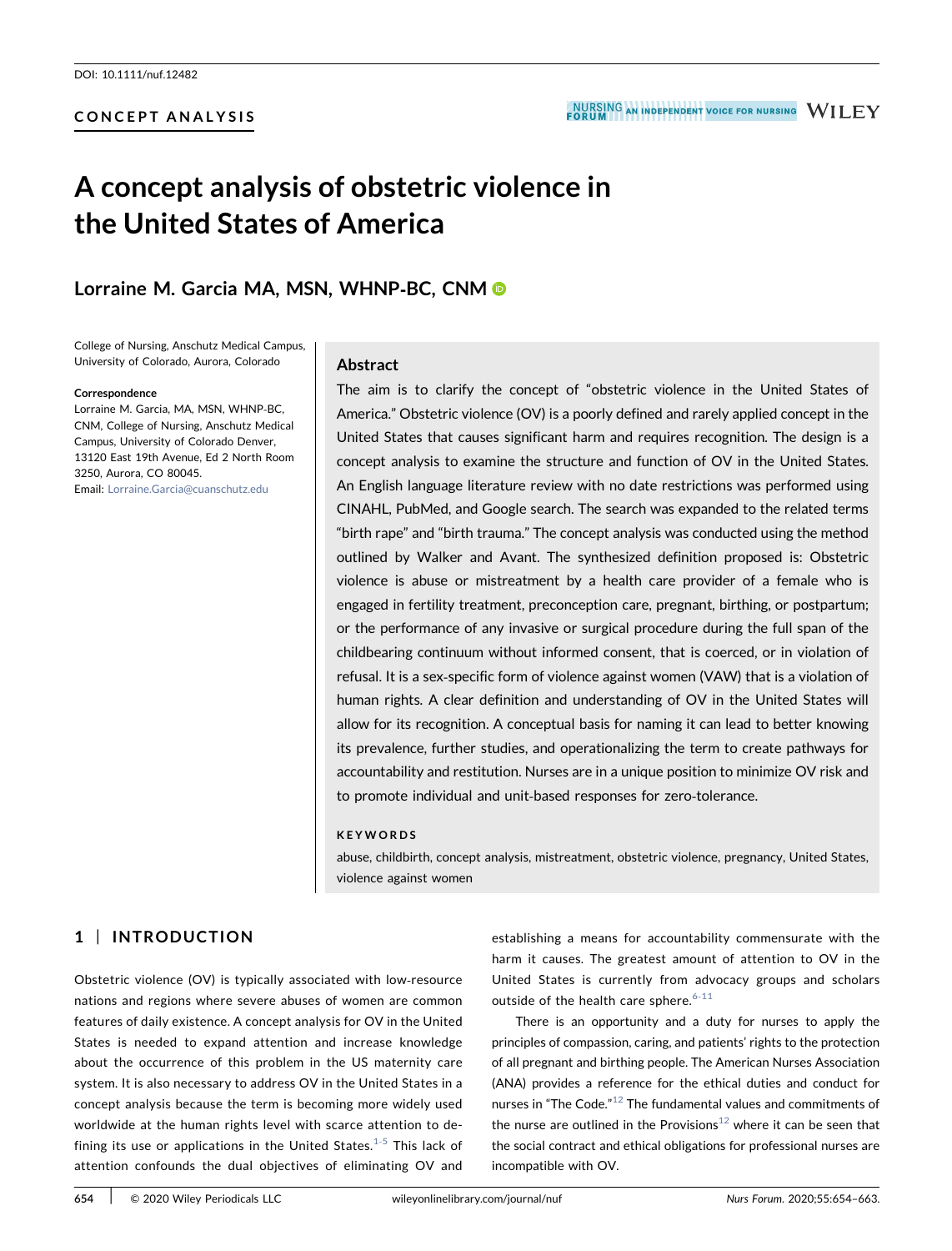## 2 | BACKGROUND

The concept of OV gained traction among childbirth activists in Latin America and the Caribbean as they worked to improve conditions for childbearing women in response to the extreme medicalization of the birth experience along with social inequalities and inequitable access.  $3,5,13$ The foundation of the Network for the Humanization of Labour and Birth (ReHuNa) in Brazil in 1993 is credited with formally recognizing OV as the circumstances of violence and harassment that happen during the course of care around childbirth. $5$  The human rights-based approach against OV was given further international attention in March 2007 when Venezuela introduced OV as a legally recognized form of violence in their "Organic Law on the Right of Women to a Life Free of Violence." $^{\rm 1}$  $^{\rm 1}$  $^{\rm 1}$ The World Health Organization (WHO) addressed the disrespectful and abusive treatment women experience at facilities worldwide as an important public health and human rights issue and has pointed out that "there is currently no international consensus on how disrespect and abuse should be scientifically defined and measured."<sup>[14\(](#page-8-0)p2)</sup> The United Nations (UN) Special Rapporteur on violence against women (VAW) submitted her report in September 2019 that "solidified obstetric violence as a form of VAW—a human rights violation to be addressed by the UN, rather than solely a matter of quality of care for maternal health professionals."<sup>[11\(](#page-8-0)p9)</sup>

A comprehensive analysis of OV in the United States is challenging because of the complexity of the structural influences that enable it. There are US hospitals with primary cesarean rates for low‐risk women as high as 51%, while others have rates as low as 7%, and some of these wide fluctuations happen within the same zip codes.<sup>15,16</sup> The lack of adherence to medical necessity is also present in the United States with the overuse of episiotomies.<sup>17</sup> Friedman et al<sup>[18](#page-8-0)</sup> analyzed data from 2006‐2012 in 510 hospitals with a mean adjusted hospital episiotomy rate of 34.1% among the top 10% of hospitals for frequency of use and 2.5% in the 10% of hospitals with the least frequent use. The wide variations in episiotomy and cesarean overuse combined with issues around lack of informed consent and ignored refusals are what situate the matter in the context of OV.

The United States is the only high‐resource country in the world with an increasing maternal mortality rate, which is almost two times greater than in the United Kingdom and more than two times greater than in Canada. $19,20$  In addition, maternal mortality persists as a compounded problem for Black women in the United States who die at disproportionately higher rates than white women even when protective factors from socioeconomic status and education level are present.<sup>20</sup> Vedam et al<sup>[21](#page-8-0)</sup> found that women of color reported consistently higher rates of mistreatment during pregnancy and childbirth and that having a Black partner increased reported mistreatment regardless of maternal race.

The American College of Nurse‐Midwives (ACNM) does not address OV in their published statements on "Violence Against Women"<sup>[22](#page-8-0)</sup> or "Social Justice."<sup>[23](#page-8-0)</sup> The ACOG Committee Opinion on "Refusal of Medically Recommended Treatment During Pregnancy" refers to the issue of "forced compliance." $^{24}$  $^{24}$  $^{24}$  This term represents OV without naming it, and the ACOG clearly states its opposition to coerced medical interventions and the use of court‐ordered mandates that violate refusals from decisionally capable women. Yet when women are surveyed about how they feel about childbirth in the United States, one in six women (17.3%) reported experiencing one or more types of mistreatment in the Giving Voice to Mothers (GVtM)-US Study. $^{21}$  $^{21}$  $^{21}$  Psychological trauma was reported by 34% of participants from a sample in the Atlanta metropolitan area in a study by Soet et al. $^{25}$  $^{25}$  $^{25}$  Birth trauma as the cause for meeting the criteria of posttraumatic stress disorder (PTSD) after childbirth has reports that range from 1.5% to 6% globally.<sup>26</sup> The US study by Soet et al<sup>[25](#page-8-0)</sup> found that 1.9% of women developed all the symptoms for a diagnosis of PTSD when surveyed on their childbirth experiences, and 30.1% were partially symptomatic.

## 3 | METHODS

Purposes that are specific to the concept of OV in the United States stem from the lack of recognition of its occurrence along with not having a clear definition of what it is. The analytic strategy for the process of concept analysis was conducted using the method outlined by Walker and Avant.<sup>27</sup> The process is iterative, although the steps are listed sequentially. The significance of the background review and literature search is to find as many uses of the concept as can be found. "Failing to identify, or worse, ignoring some uses of a concept may result in an analysis that severely limits the usefulness of the outcome."<sup>[27](#page-8-0)(p172)</sup> Determining the defining attributes is the crux of concept analysis, and the identification of antecedents and consequences that follows can also be helpful for refining attributes. Identifying a model case along with alternate cases is the next step, and the final step is determining the empirical referents for the defining attributes.<sup>[27](#page-8-0)</sup>

## 4 | DATA SOURCES

An online database search was used for the literature review with no limits on time period. The search was conducted from 28 January 2020 up to the final search date of 8 March 2020. A PubMed search for "obstetric violence" in the title or abstract and "US or USA" in all fields returned 10 articles with six selected for inclusion. Using CI-NAHL for the same search yielded 34 articles with three additional articles selected for inclusion. A PubMed search revealed 706 articles when both "obstetric violence" and "US or USA" were unrestricted to all fields. Titles were scanned, and overall this search produced a near complete lack of specificity, yet one significant US study was selected. A search in CINAHL for "obstetric violence" in the title or abstract produced 55 results without the parameter for the United States, which involved duplicates and no new findings.

Articles were included when they were available in English and had the term "obstetric violence" in the title or abstract. The original intent was to exclude articles that were not centered on research either conducted in or focused on OV in the United States. This was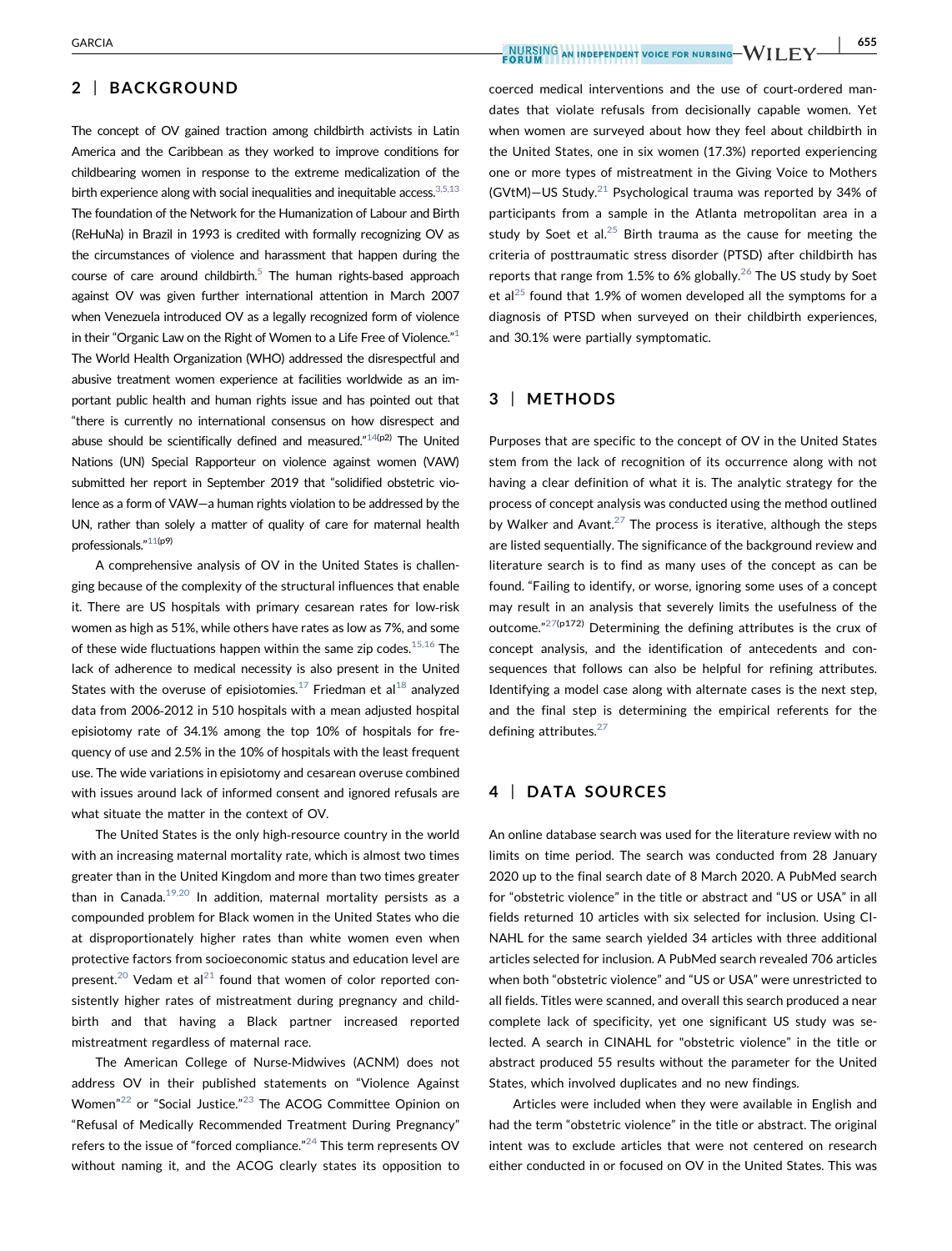too limiting for the goal of a quality concept analysis with a usable outcome, so the search was expanded to review articles with the related terms "birth rape" in the title or abstract and "birth trauma" specific to the author "Beck" who is well known for her program of research on birth trauma.

PubMed produced 161 articles with "birth rape" in the title or abstract. One was related to OV and was selected. The same search in CINAHL returned the one duplicate article. The intentional search for "birth trauma" and "Beck" in PubMed yielded seven articles, from which two were chosen for their relevance to OV. The same search in CINAHL revealed 12 articles with the two duplicates already selected. Articles were also hand selected from searching the reference pages of all included papers. No published concept analysis on OV was found.

Web sites were found from a combination of doing a Google search for "obstetric violence in the United States" and following shared links among sites. A quality review was not used as a tool for making exclusion decisions, and the search was open to gray literature. The scarcity of sources on OV in the United States was anticipated and affirmed the decision for broad inclusion of materials that informed the conduct of this concept analysis. See Table [1](#page-3-0) for a literature review summary of the sources that include a definition or are closely related to OV along with level of evidence assignments based on the Johns Hopkins Evidence Based Practice Toolkit for Nursing[.29](#page-8-0)

## 5 | RESULTS

#### 5.1 | Definition

Lexico online dictionary<sup>[30](#page-8-0)</sup> defines "obstetric" as an adjective that means "Related to childbirth and the processes associated with it." The same dictionary defines "violence" as a noun that is most often used to mean "Behavior involving physical force intended to hurt, damage, or kill someone or something." It can also apply to acts of nature or intensity of feelings, such as "Strength of emotion or an unpleasant or destructive natural force." There is also an entry for the meaning of "violence" in a legal context: "The unlawful exercise of physical force or intimidation by the exhibition of such force." The term "obstetric violence" is not found in this dictionary.

Defining the concept of OV in the United States is complicated by its lack of distinction from appearing as part of or being implied by other terms. The most decided definition of OV originates from Venezuelan law as part of the "Organic Law on the Right of Women to a Life Free of Violence" and is defined as

> …the appropriation of the body and reproductive processes of women by health personnel, which is expressed as dehumanized treatment, an abuse of medication, and to convert the natural processes into pathological ones, bringing with it loss of autonomy and the ability to decide freely about their bodies and sexuality, negatively im-pacting the quality of life of women.<sup>[1](#page-8-0)(p201)</sup>

Articles and research that use a feminist framework are steadfast in their definition of OV as a gender specific violation "directed at women because they are women." $10(p233)$  $10(p233)$  Godfrey-Isaacs stated that "OV embodies disrespectful and abusive care towards childbearing women which could be carried out by any health care professional during the childbirth continuum, and connects with global movements for human rights in childbirth... $n^{2(p6)}$  $n^{2(p6)}$  $n^{2(p6)}$  The importance of recognizing OV in the broader context of VAW as it stems from structural sex-based inequalities and constitutes a violation of human rights is most prevalent in global work against  $\mathsf{OV}^{5,8,11}$  Jardim and Modena concluded that  $\mathsf{OV}$  is a violation of human rights and a serious public health problem and is "an obvious event expressed as negligent, reckless, omissive, discriminatory and disrespectful acts practiced by health professionals and legitimized by the symbolic relations of power and the technical-scientific knowledge that naturalize and trivialize its occurrence in the obstetric scenario."<sup>[3\(](#page-8-0)p10)</sup> Birth Monopoly is a US‐based advocacy web site with a definition of OV as the "…normalized mistreatment of women and birthing people in the childbirth setting. It is an attempt to control a woman's body and deci-sions, violating her autonomy and dignity."<sup>[6](#page-8-0)</sup> See Figure [1](#page-5-0) for their "Ob-stetric Violence Culture Pyramid."<sup>[6](#page-8-0)</sup>

Davis examined obstetric racism in the United States with the distinction that its occurrence is at the intersection of obstetric violence and medical racism. She states that OV is "a form of gender‐ based violence experienced by people giving birth who are subjected to acts of violence that result in their being subordinated because they are obstetric patients."<sup>[28\(](#page-8-0)p561)</sup> Diaz-Tello is a US attorney who stated that her article took "the important step of acknowledging that the problem of obstetric violence exists in the United States."<sup>[8\(](#page-8-0)p57)</sup> She described OV as the "bullying and coercion of pregnant women during birth by health care personnel."<sup>[8](#page-8-0)(p56)</sup>

The GVtM—US study considered the inconsistencies in terminology and definitions of disrespect and abuse that happen in maternity care in the United States and named the phenomenon "mistreatment" with no mention of  $\text{OV.}^{21}$  The occurrence of mistreatment was delineated across the seven dimensions of "physical abuse, sexual abuse, verbal abuse, stigma and discrimination, failure to meet professional standards of care, poor rapport between women and providers, and poor conditions and constraints presented by the health system."<sup>[21\(](#page-8-0)p79)</sup> McGarry et al<sup>[4](#page-8-0)</sup> did not specifically define OV in their systematic review of the experiences of mistreatment and/or obstetric violence in women. The researchers made mistreatment the primary term and included "obstetric violence," "dehumanized care," and "disrespect and abuse" under it. The definition for OV that they cited is a quotation from the Venezuelan law that codifies it. McGarry et al<sup>[4](#page-8-0)</sup> acknowledged that in the UK and many parts of the world the term OV is not used.

#### 5.2 | Antecedents

There are conditions that must be in place before the occurrence of OV. Antecedents are not the same as the concept of OV in the United States, yet they must be present for it to happen and provide insight to the social contexts in which the concept is used. $27$  The antecedents for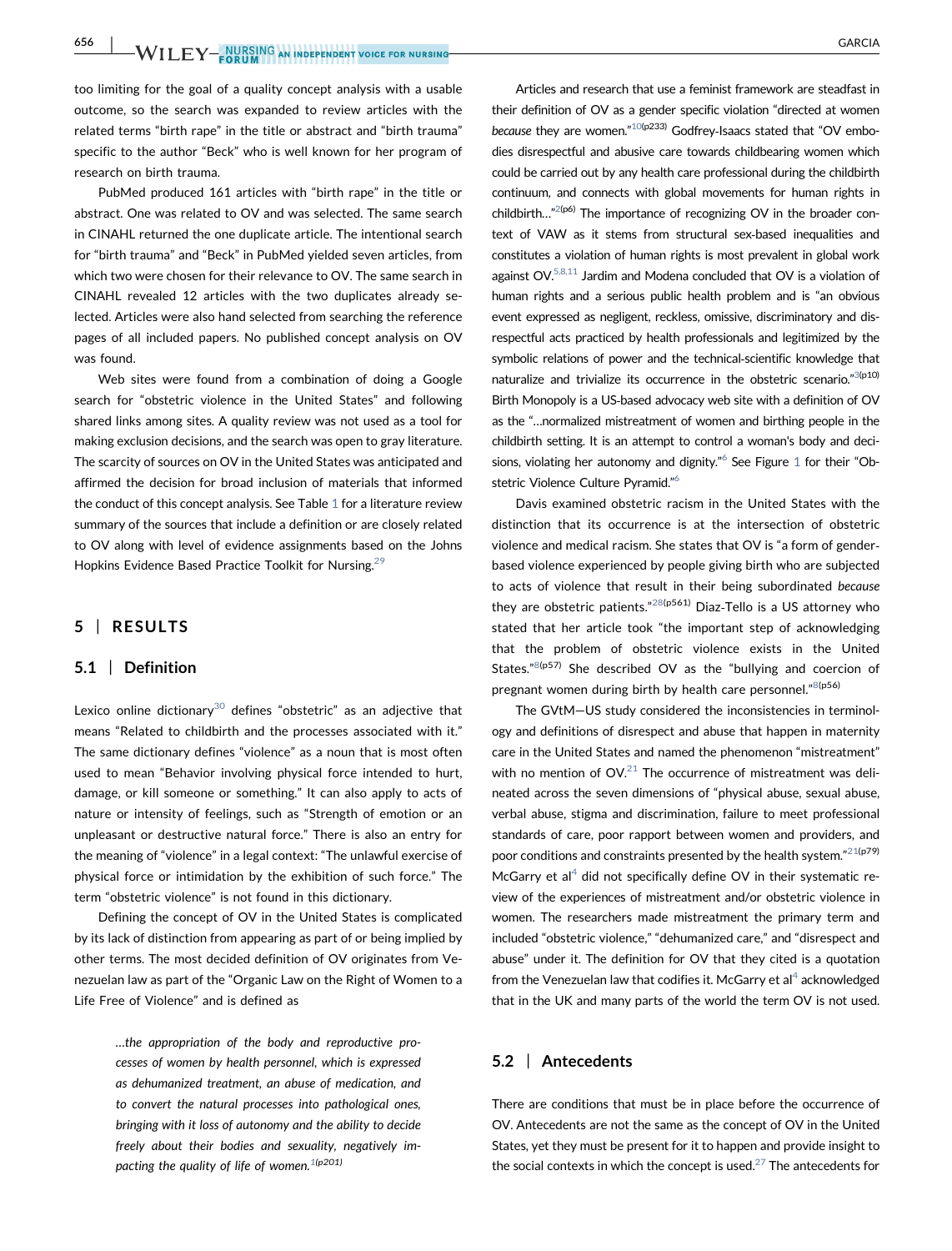<span id="page-3-0"></span>

| Reference                         | Discipline/Country                | Hierarchies/EBP level                                    | Concepts/Terms                                             | Key findings/Conclusions                                                                                                                                                                                                                                                                                                                                                                                                                                  |
|-----------------------------------|-----------------------------------|----------------------------------------------------------|------------------------------------------------------------|-----------------------------------------------------------------------------------------------------------------------------------------------------------------------------------------------------------------------------------------------------------------------------------------------------------------------------------------------------------------------------------------------------------------------------------------------------------|
| Birth Monopoly <sup>6</sup>       | Advocacy/USA                      | site/Level V<br><b>Web</b>                               | Obstetric violence                                         | Attempt to control a woman's body and decisions, violation of autonomy and<br>Normalized mistreatment of women and birthing people in childbirth setting<br>Invasive procedures without informed consent, coerced, or against refusal<br>Ignoring, belittling, pressuring the laboring or birthing person<br>dignity                                                                                                                                      |
| Borges <sup>7</sup>               | Legal/USA                         | Note/Level IV<br>Legal                                   | Obstetric violence                                         | American legal system needs a civil and criminal liability regime to address OV<br>Uses OV definition from Venezuelan law/Limited to define legal treatment of<br>Return to making women's interests primary, not those perceived for fetus<br>Underreported and largely unexplored by medical professionals<br>Subset of gendered violence that is also structural violence<br>coerced procedures in childbearing time<br>Right to freedom from violence |
| Davis <sup>28</sup>               | Medical Anthropology/USA          | Qualitative analysis/<br>Level III                       | Obstetric violence,<br>Obstetric racism,<br>Medical racism | Subjected to acts of violence and subordination because they are obstetric<br>OV is gender-based violence experienced by people giving birth<br>Dehumanizing treatment, medical abuse, birth rape, violations<br>Institutional violence and VAW coalesce during childbearing<br>Obstetric racism is intersection of OV and medical racism<br>patients                                                                                                     |
| D'Gregorio <sup>1</sup>           | Obstetrics & Gynecology/Venezuela | Special Editorial/Level V                                | Obstetric violence                                         | Dehumanized treatment, abuse of medication, pathologization of childbirth, loss<br>Appropriation of body and reproductive processes of women by health<br>Negative impact on quality of life of women<br>of autonomy and decision making<br>Legal codification<br>personnel                                                                                                                                                                               |
| Diaz-Tello <sup>8</sup>           | Legal/USA                         | Note-Case studies<br>$\equiv$<br>analysis/Level<br>Legal | Obstetric violence                                         | Bullying and coercion of pregnant women during birth by health care personnel<br>Gender-based violence, discriminatory, infringement on human rights<br>Freedom from cruel, inhuman, and degrading treatment                                                                                                                                                                                                                                              |
| Godfrey-Isaacs <sup>2</sup>       | Midwifery/UK                      | Discussion/Level IV                                      | Obstetric violence                                         | discrimination, information, integrity, health, and reproductive autonomy<br>VAW as visual pleasure, normalized, culture of VAW, depersonalization<br>Birth as intimate and vulnerable time, lack of agency, unequal power<br>Specific violation of women's rights-right to equality, freedom from<br>Medical gaze, disembodiment, fragmented, disconnected                                                                                               |
| Modena <sup>3</sup><br>Jardim and | Nursing/Brazil                    | Integrative literature<br>review/Level III               | Obstetric violence                                         | (Continues)<br>Acts by health professionals, legitimized by symbolic relations of power<br>Negligent, reckless, omissive, disrespectful, discriminatory<br>Problem of normalizing and trivializing occurrence of OV<br>Violation of human rights, public health problem                                                                                                                                                                                   |

TABLE 1 Literature review summary for sources that address obstetric violence TABLE 1 Literature review summary for sources that address obstetric violence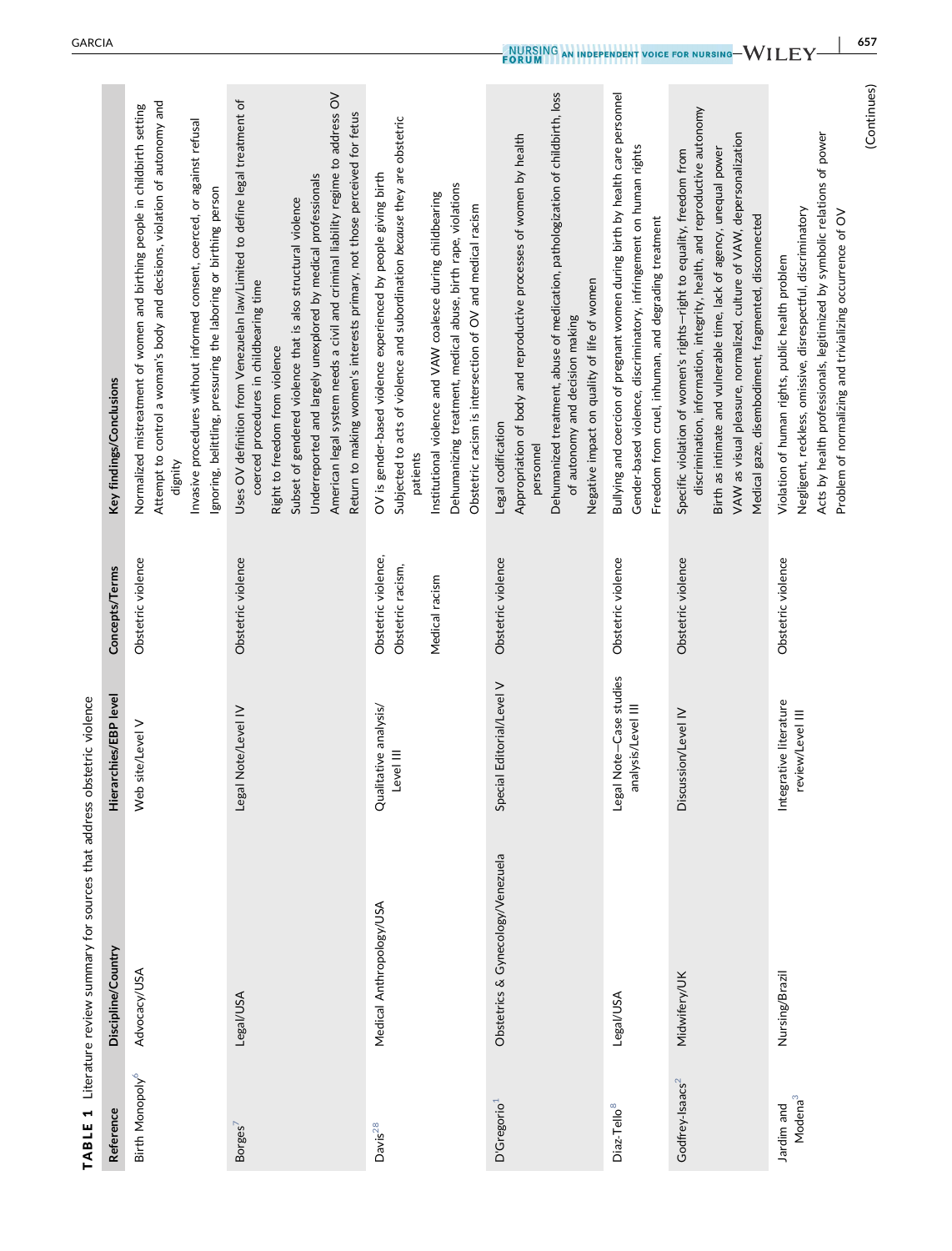| Reference                           | Discipline/Country                                                                      | Hierarchies/EBP level                   | Concepts/Terms                                                              | Key findings/Conclusions                                                                                                                                                                                                                                                                                                                                                                                                                                                                                           |
|-------------------------------------|-----------------------------------------------------------------------------------------|-----------------------------------------|-----------------------------------------------------------------------------|--------------------------------------------------------------------------------------------------------------------------------------------------------------------------------------------------------------------------------------------------------------------------------------------------------------------------------------------------------------------------------------------------------------------------------------------------------------------------------------------------------------------|
|                                     |                                                                                         |                                         |                                                                             |                                                                                                                                                                                                                                                                                                                                                                                                                                                                                                                    |
| McGarry et al <sup>4</sup>          | The Joanna Briggs Institute-Nursing &<br>Midwifery/UK                                   | protocol/Level III<br>Systematic review | Obstetric violence and/<br>or Mistreatment                                  | Includes pregnancy and birth/excludes preconception and postnatal care<br>Mistreatment includes OV, dehumanized care, and disrespect and abuse<br>Refers to OV definition from Venezuelan law<br>Folds OV into mistreatment                                                                                                                                                                                                                                                                                        |
| Pope <sup>9</sup>                   | Legal/USA                                                                               | Legal briefing/Level IV                 | Obstetric violence                                                          | Calls for better training and institutional policies, and new statutory legal<br>Legal review of OV cases involving forced and coerced cesareans<br>Summarizes definition of OV from Venezuelan law<br>theories to protect women from OV                                                                                                                                                                                                                                                                           |
| Sadler et al <sup>5</sup>           | Health Care/Latin America, UK, Italy,<br>Multidisciplinary-Social Sciences &<br>Denmark | Discussion/Level IV                     | Obstetric violence,<br>Disrespect, Abuse                                    | Structural dimensions of violence within multiple forms of disrespect and abuse<br>VAW stems from structural gender inequality<br>Uses OV definition from Venezuelan law                                                                                                                                                                                                                                                                                                                                           |
| Shabot <sup>10</sup>                | Women's & Gender Studies/Israel                                                         | Feminist phenomenology/<br>Level III    | Obstetric violence                                                          | OV is structural, gendered violence directed at women because they are women<br>OV is sometimes interpreted as rape because the childbirth experience is deeply<br>Pervasiveness of OV in highly medicalized societies heavily influenced by<br>Embodies oppression, diminishment of self, physical and emotional<br>Laboring bodies as antithetical to myth of femininity<br>capitalist and patriarchal values<br>infantilization<br>sexual                                                                       |
| Vedam et al <sup>21</sup>           | Reproductive Health/USA                                                                 | Mixed methods/Level III                 | Mistreatment                                                                | Physical abuse, sexual abuse, verbal abuse, stigma and discrimination, failure to<br>φ<br>Protective factors of being White, vaginal birth, out of hospital birth, having<br>Intersectionality of race, social risk factors, low socioeconomic status, being<br>meet professional standards of care, poor rapport between women and<br>young, pregnancy complications, and nulliparous or primiparous<br>providers, poor conditions and constraints by health system<br>midwife, >30 years of age, and multiparous |
| Williams and<br>Meier <sup>11</sup> | Maternal Child Health & Public<br>Policy/USA                                            | Commentary/Level IV                     | Rights-based policy,<br>Obstetric violence,<br>maternity care<br>Respectful | OV violates rights to health, privacy, freedom from discrimination, freedom from<br>OV as a form of VAW and human rights violation addressed by UN<br>violence, tortures, and other ill-treatment<br>Gender-based mistreatment in childbirth<br>Empowers redress for rights violations                                                                                                                                                                                                                             |
|                                     |                                                                                         |                                         |                                                                             |                                                                                                                                                                                                                                                                                                                                                                                                                                                                                                                    |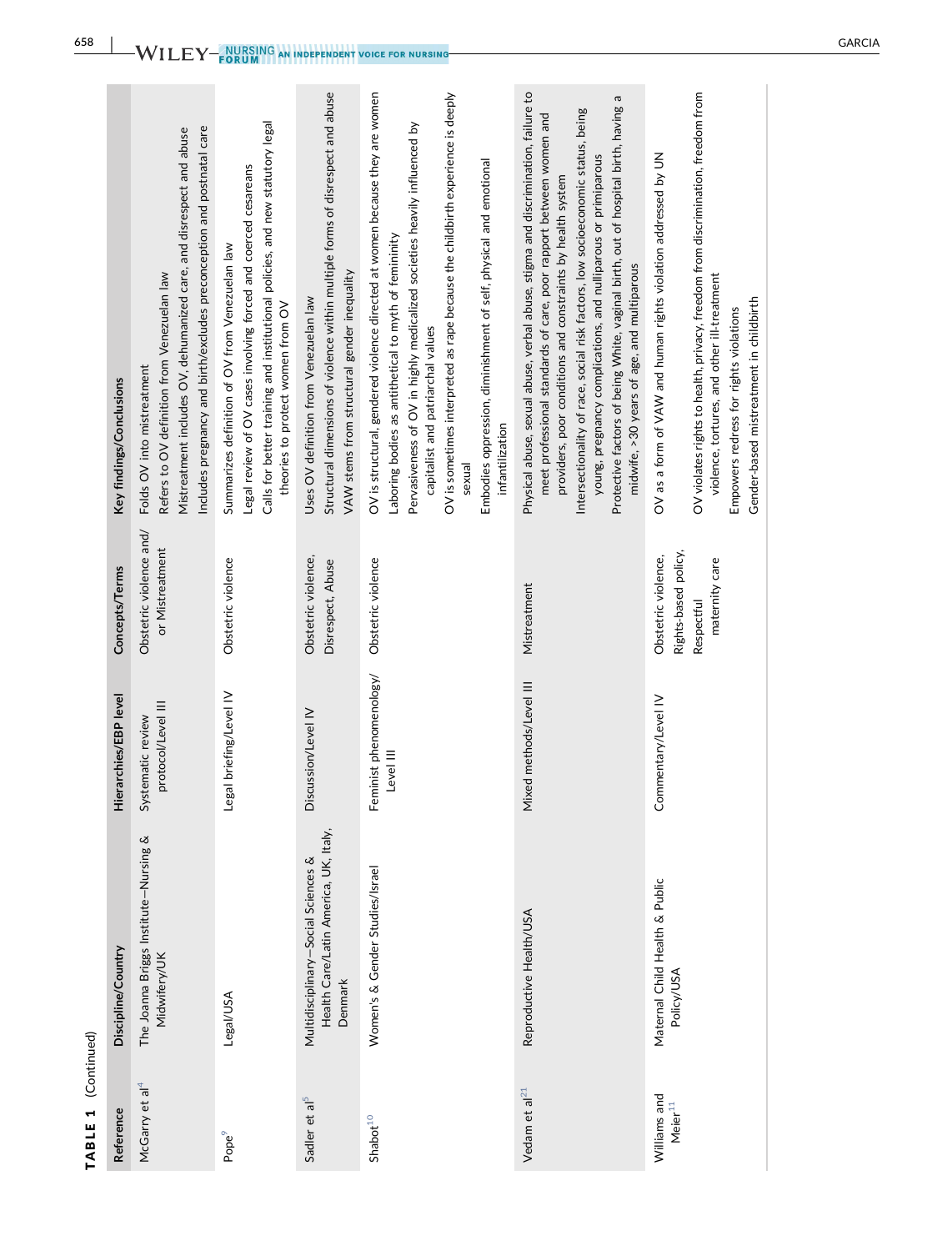<span id="page-5-0"></span>FIGURE 1 Obstetric Violence Culture Pyramid. This figure demonstrates the cultural normalization of OV as it escalates to examples of assault. Credit is given to 11th Principle: Consent!<sup>31</sup> for their "Rape Culture" Pyramid" that was adapted to this "Obstetric Violence Culture Pyramid" by Birth Monopoly. Copyright by BirthMonopoly.com. Reprinted with permission [Color figure can be viewed at [wileyonlinelibrary.com](http://wileyonlinelibrary.com)]



OV in the United States are: (a) The person must be a genetic female with female reproductive organs either desiring pregnancy, pregnant, birthing, or postpartum. A trans man who still has functioning female reproductive organs may choose to be pregnant and give birth. This consideration necessitates the accurate distinction between the socialized and identity states of woman and gender versus female and genotype sex. The victim of OV is a genetic female. $^{1\text{-}3,6\text{-}8,28}$  $^{1\text{-}3,6\text{-}8,28}$  $^{1\text{-}3,6\text{-}8,28}$  Additional antecedents include (b) the existence of an unequal power relation-ship<sup>2-[10,28](#page-8-0)</sup> and (c) the geographic boundary of the occurrence being in the United States.<sup>[6,8,21](#page-8-0)</sup>

#### 5.3 | Defining attributes

The defining attributes are the characteristics that best describe the concept and allow for the broadest insight to it. $27$  For the concept analysis of OV in the United States, these include (1) abuse or mistreatment during the time of fertility treatment, preconception care, pregnancy, childbirth, or postpartum, $1-3,21,28$  $1-3,21,28$  that is (2) caused by a health care provider<sup>1-5,7-[9,21,28](#page-8-0)</sup>; (3) the conduct of any invasive or surgical procedure during the full span of the childbearing continuum without informed consent, that is coerced, or in violation of refusal, $2,3,5-9,14$ ; and (4) the presence of the broader problem of VAW and a violation of human rights[.2,3,5,10,11,14,21](#page-8-0)

#### 5.4 | Consequences

None of the results from the occurrence of OV are positive. The possible consequences include<sup>7,8,26,32,33</sup>:

- Physical injury and future harm from fear or refusal to engage with the health care system or providers.
- Psychological trauma that can involve mood disturbances, personality changes, elements of PTSD, and meeting full diagnostic criteria for PTSD.
- Impaired personal and family sequelae that can include impaired bonding with the newborn, negatively altered family dynamics, impaired sexuality and sexual function, choosing not to have any more children.

The consequences of OV are congruent with the antecedents in that the harms are done to the female around the total childbearing time and can ripple out to negatively affect the mother/baby pair, the family unit, and the well‐being of the female person for an indefinite length of time. Figure [2](#page-6-0) shows a summary of the antecedents, defining attributes, and consequences of OV in the United States.

## 5.5 | Model case

A model case is a pure exemplar that demonstrates all the defining attributes of the concept of OV in the United States. A "model case is one that we are absolutely sure is an instance of the concept." $27(p174)$  $27(p174)$ The defining attributes are noted throughout the example with a parenthetical letter "A" after each occurrence along with the corresponding number of one to four for each attribute.

Leah went to the hospital in Alabama in advanced labor. A nurse came in and saw Leah leaning over the bed and squatting down for relief. She shouted at her, "Why aren't you on a monitor? Are you pushing?" Leah did not feel safe, and nobody was explaining anything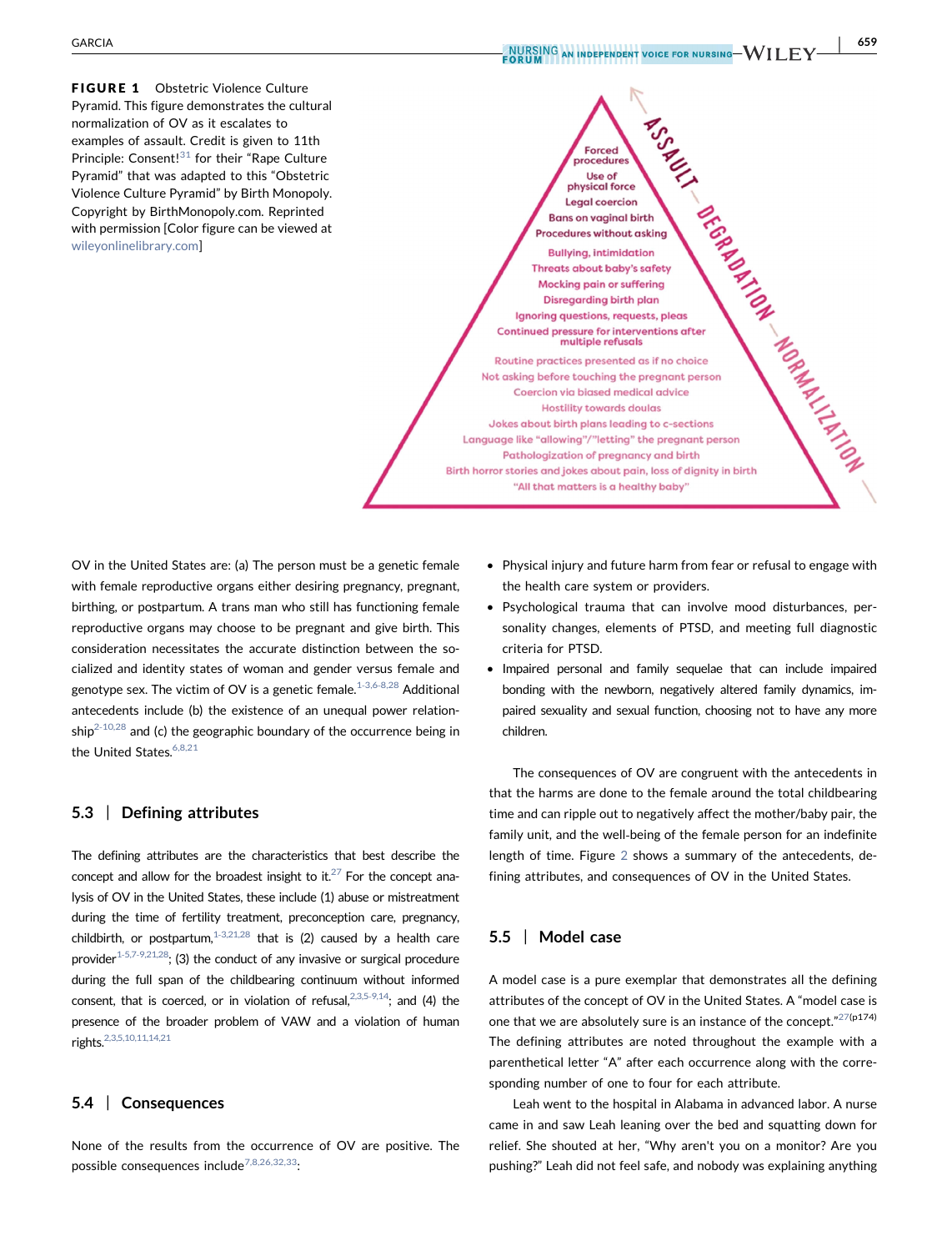<span id="page-6-0"></span>

or helping her (A1, A2). Another nurse appeared and crowded over Leah telling her, "You need an IV, and we have to draw blood." Leah told the nurse she didn't want an IV. The nurse did not stop what she was doing and continued to insert the IV (A2, A3). The nurse told Leah that she was going to check her and started a vaginal exam (A1, A2). Leah screamed, "No! Stop, it hurts!" The other nurse pulled at her knees and told her to relax and open up, while the painful and intimate exam was forced (A1, A2, A3).

Then Leah felt a different pain when the nurse took her gloved hand and held the crowning head back shouting, "Don't push! You have to stop pushing! The doctor is coming." (A1, A2, A3) Leah heard the doctor saying that she had a bad tear. She asked for something for the pain and was told it was too late and to be still. The same nurse pushed her knees open and held them while Leah cried through her laceration repair (A1, A2, A3). She stared at the ceiling and thought about how awful birth must be for all women (A4).

#### 5.6 | Related case

This related case exemplifies obstetric racism, which can be similar to OV, but does not contain all its defining attributes. Obstetric racism is connected to OV and fits into the network of concepts that surround it. $27$  "Medical racism occurs when the patient's race influences medical professionals' perceptions, treatments and/or diagnostic decisions, placing the patient at risk."<sup>[28](#page-8-0)(p561)</sup> Obstetric racism is the intersection of OV and medical racism that considers the many ways that racism appears during Black women's medical encounters, specifically during pregnancy and childbirth, where their lives and those of their newborns are at greater risk.

Melanie felt sure that being Black wouldn't make her birth anything like what she had heard other Black women say about things that had happened to them. She did know that she had a cousin who died after giving birth. The labor nurse said, "Don't worry, a lot of women like you need to be induced for high blood pressure." Melanie was surprised by how hard the contractions came once her labor was active. The nurse didn't offer her any pain management and said, "A lot of patients like you deliver fast and don't need anything at all."

Melanie progressed to pushing the baby and worried that something could go terribly wrong and this nurse wouldn't even think to notice. The nurse looked over Melanie's knees at the baby's crowning head and said, "Don't worry. Patients like you usually don't tear or need any stitches. Your baby will be a real fighter." Melanie had always dreamed about the bond and closeness from breastfeeding. Then the nurse said "It's ok if you don't want to breastfeed. A lot of moms like you want to use formula."

#### 5.7 | Contrary case

The contrary case does not have any of the defining attributes of OV in the United States. It provides a clear example of what is "not the concept."<sup>[27](#page-8-0)(p177)</sup> This case embodies patient-centered, respectful maternity care with shared decision making.

Donika knew she wanted an unmedicated birth and had chosen a private midwife. The triage nurse welcomed Donika and explained what would be done and asked if she had any questions. The nurse asked Donika if when she was between contractions could she examine her to check her cervix. The nurse sat patiently in the chair and

FIGURE 2 Antecedents, attributes, and consequences of obstetric violence in the United States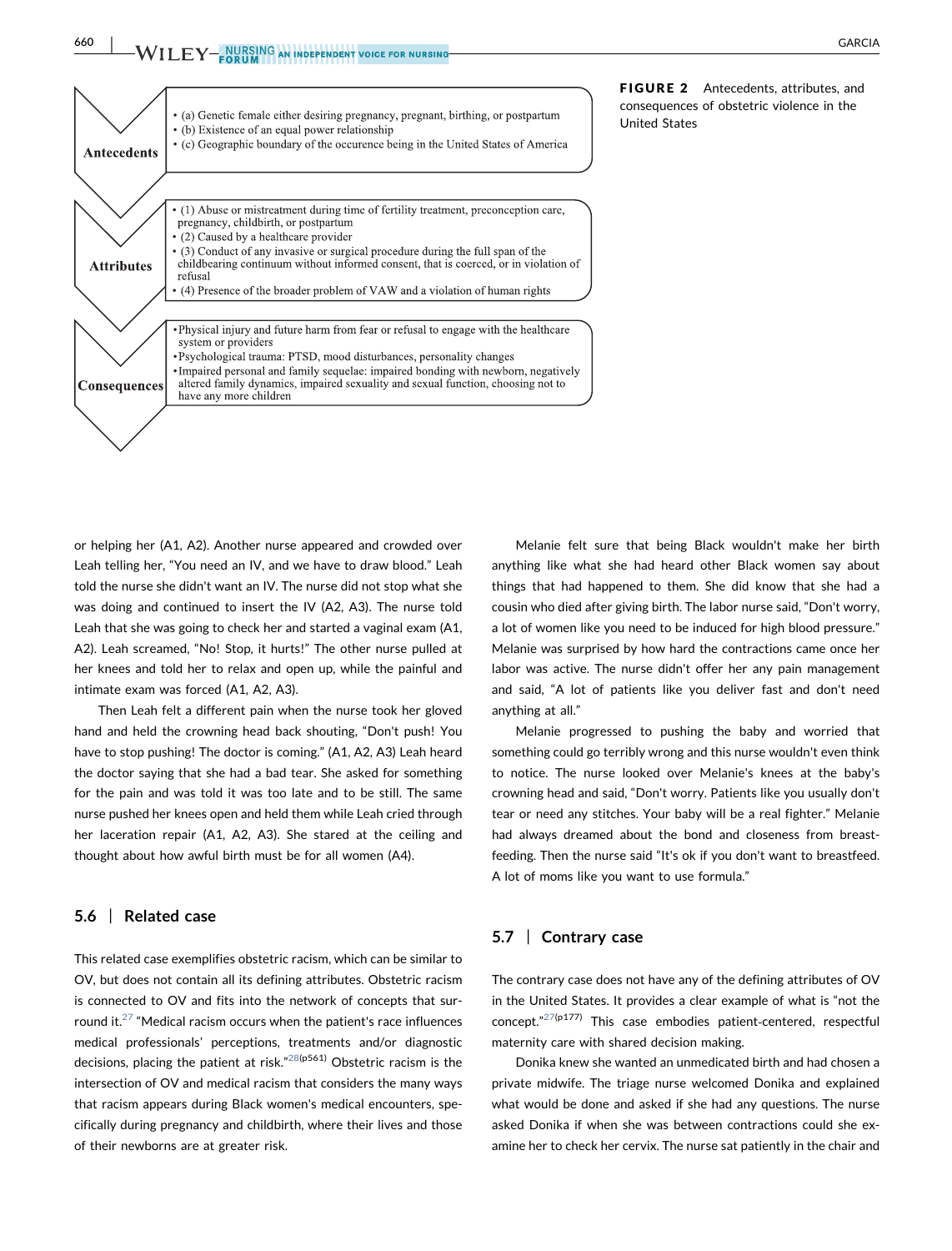talked with Donika while waiting. Donika was assigned to a nurse who had just taken a class on Spinning Babies and was excited about using her extra training to help more women birth naturally. The midwife arrived, and the delivery team worked together to help Donika do what she preferred and to make suggestions for her care. Donika felt secure and strong, and she gave her full concentration to the hard work her body was doing. Baby Jimmy was gently welcomed into the world and placed skin to skin. Donika was overjoyed and felt she had a wonderful birth experience.

#### 5.8 | Empirical referents

Empirical referents are ways to measure the defining attributes. The GVtM—US study used the Mothers Autonomy in Decision Making (MADM) scale, $34$  the Mothers on Respect (MOR) index, $35$  and the adapted Perceptions of Racism (PR) scale. $36$  None of these are specific to measuring OV. This could be expected because the GVtM—US study formulated a definition for "mistreatment" and did not include OV as a concept. There is no scale known from the conduct of this concept analysis for measuring OV.

OV needs to be the primary consideration. It should not be a term that is folded into categories of mistreatment or abuse, rather the presence of those phenomena demonstrates the occurrence of OV.[27](#page-8-0) A failure to link these related terms to OV is problematic, because this lack of recognition causes the concept of OV in the United States to remain largely unnamed and invisible. Studies about mistreatment<sup>[21](#page-8-0)</sup> and abuse<sup>[4,5](#page-8-0)</sup> around the childbearing time in the United States add to the awareness of a serious problem, but failing to connect these violations to the occurrence of OV adds to the difficulty of achieving a consensus on the meaning of OV in the United States.

## 6 | PROPOSED DEFINITION

The proposed definition for OV in the United States that was synthesized from this concept analysis fits the general context of maternity care in US hospitals along with the overlapping needs for quality improvement and the patient satisfaction that comes from respectful care with shared decision making. Obstetric violence is abuse or mistreatment by a health care provider of a female who is engaged in fertility treatment, preconception care, pregnant, birthing, or postpartum; or the performance of any invasive or surgical procedure during the full span of the childbearing continuum without informed consent, that is coerced, or in violation of refusal. It is a sex‐specific form of VAW that is a violation of human rights. The concept of OV needs to be defined and available for US women in a usable form so that there is recognition of when it occurs along with an established system of accountability for offenders and recourse for victims. $7-9,11$  $7-9,11$ 

### 7 | DISCUSSION

The study of OV in the United States is limited because of an unknowable number of articles with OV as a significant result embedded in research findings, yet invisible because it is not named as such. It cannot be estimated for this concept analysis how many studies were missed that inform OV in the United States but do not use language that links to its occurrence. An example is the study by McLemore et al<sup>[37](#page-9-0)</sup> that was cited in the discussion section of the GVtM—US study. Its inclusion there was the only way it was found, because its keywords, title, or abstract do not match any of the search strategies used for OV in the United States. McLemore et al $37$  found that the majority of pregnant women of color who experienced preterm birth in their sample from defined areas in California experienced their health care as a largely disrespectful and stressful event with examples of being yelled at, coerced, and threatened, yet with no mention of OV in the study.

Discussions about OV in the United States by legal experts have the purpose of achieving an operationalized definition that is commensurate with the harm done, so there can be a working system of accountability and redress.<sup>7-[9](#page-8-0)</sup> Borges stressed the need to adopt the use of the term OV to convey the gravity of harm even when no physical damage occurs, because "the concept recognizes the link between coerced procedures and gender by defining obstetric violence as a subtype of gender‐based violence."<sup>[7\(](#page-8-0)p850)</sup> The seriousness of OV in the United States is more difficult to convey when proposed dimensions of mistreatment include "poor rapport between women and providers."<sup>[21](#page-8-0)</sup> Having a clinician with a bad bedside manner is not desirable but mixing relatively benign considerations into the discussion dilutes the zero‐tolerance approach that is needed for addressing OV in a nation that is past due for recognizing its occurrence.

## 8 | CONCLUSION

Nurses are in a unique position to increase awareness of OV, identify it when it occurs, and promote individual and unit‐based responses that do not allow it to continue. Nurses are the largest segment of licensed health care professionals and spend the greatest amount of time with patients. The definition of ethical nursing care is contrary to OV, and the restoration of empowering the nursing environment where nurses promote nursing and nurses<sup>[38](#page-9-0)</sup> can be synonymous with restoring the humanization of childbirth.

The importance of this concept analysis is to put forth a definition of OV in the United States that is situated in the broader view of VAW and being a human rights violation. These efforts can lead to better recognition of OV in the United States and advance its applications in practice and research. These steps can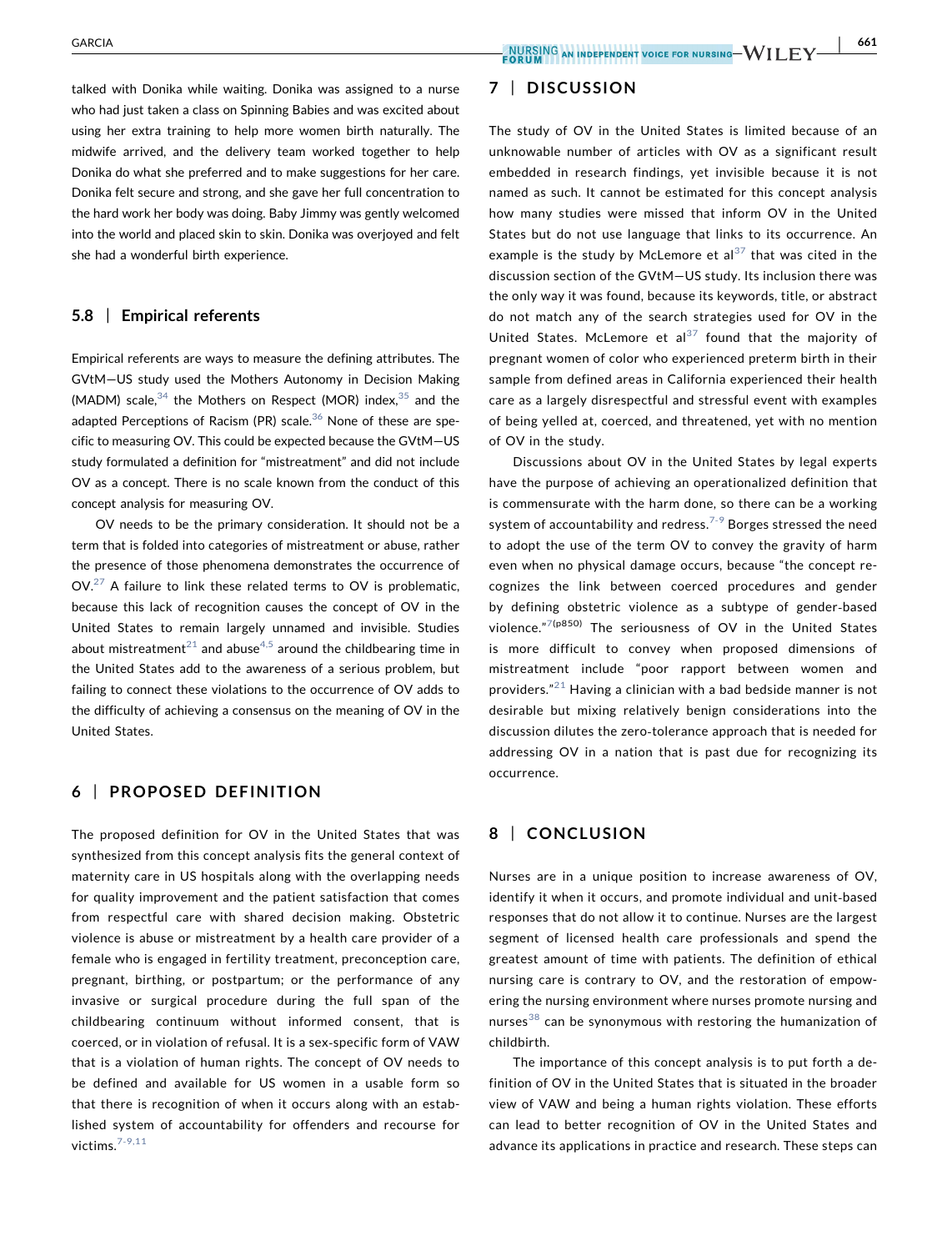<span id="page-8-0"></span>662 WILEY-AURSING AN INDEPENDENT VOICE FOR NURSING CONTRACTED TO A CARCIA

lead to success in operationalizing the term into needed standards of care, facility policies, and legislative work that creates pathways for accountability for offenders and restitution for victims.

#### ACKNOWLEDGMENT

I would like to thank my fellow PhD student, Christina Baker, MS, RN‐BC, NCSN, who is in the Healthcare Systems Research focal area with me for her time and attention as a reviewer.

#### ORCID

Lorraine M. Garcia **b** <http://orcid.org/0000-0003-1013-3715>

#### REFERENCES

- 1. D'Gregorio RP. Obstetric violence: a new legal term introduced in Venezuela. Int J Gynaecol Obstet. 2010;111(3):201‐202. [https://doi.](https://doi.org/10.1016/j.ijgo.2010.09.002) [org/10.1016/j.ijgo.2010.09.002](https://doi.org/10.1016/j.ijgo.2010.09.002)
- 2. Godfrey‐Isaacs L. 'Straight outta vagina'—how depictions of violence and abuse towards women's bodies in Western art, media and culture can be seen to influence and perpetuate the incidence of 'obstetric violence' in maternity care. MIDIRS Midwifery Digest. 2018;28(1):5‐10.
- 3. Jardim DMB, Modena CM. Obstetric violence in the daily routine of care and its characteristics. Rev Lat Am Enfermagem. 2018;26:e3069. <https://doi.org/10.1590/1518-8345.2450.3069>
- 4. McGarry J, Hinsliff‐Smith K, Watts K, McCloskey P, Evans C. Experiences and impact of mistreatment and obstetric violence on women during childbearing: a systematic review protocol. JBI Database System Rev Implement Rep. 2017;15(3):620‐627. [https://doi.org/10.](https://doi.org/10.11124/JBISRIR-2016-002950) [11124/JBISRIR-2016-002950](https://doi.org/10.11124/JBISRIR-2016-002950)
- 5. Sadler M, Santos MJ, Ruiz‐Berdún D, et al. Moving beyond disrespect and abuse: addressing the structural dimensions of obstetric violence. Reprod Health Matters. 2016;24(47):47‐55. [https://doi.org/10.1016/j.](https://doi.org/10.1016/j.rhm.2016.04.002) [rhm.2016.04.002](https://doi.org/10.1016/j.rhm.2016.04.002)
- 6. Birth Monopoly, 2020. [https://birthmonopoly.com/obstetric-violence/.](https://birthmonopoly.com/obstetric-violence/) Accessed March 19, 2020
- 7. Borges MT. A violent birth: reframing coerced procedures during childbirth as obstetric violence. Duke Law J. 2018;67(4):827‐862.
- 8. Diaz‐Tello F. Invisible wounds: obstetric violence in the United States. Reprod Health Matters. 2016;24(47):56‐64. [https://doi.org/10.1016/j.](https://doi.org/10.1016/j.rhm.2016.04.004) [rhm.2016.04.004](https://doi.org/10.1016/j.rhm.2016.04.004)
- 9. Pope TM. Legal briefing: unwanted cesareans and obstetric violence. J Clin Ethics. 2017;28(2):163‐173.
- 10. Shabot SC. Making loud bodies "feminine": a feminist‐phenomenological analysis of obstetric violence. Hum Stud. 2016;39:231‐247. [https://doi.org/](https://doi.org/10.1007/s10746-015-9369-x) [10.1007/s10746-015-9369-x](https://doi.org/10.1007/s10746-015-9369-x)
- 11. Williams CR, Meier BM. Ending the abuse: the human rights implications of obstetric violence and the promise of rightsbased policy to realise respectful maternity care. Sex Reprod Health Matters. 2019;27(1):1691899. [https://doi.org/10.1080/](https://doi.org/10.1080/26410397.2019.1691899) [26410397.2019.1691899](https://doi.org/10.1080/26410397.2019.1691899)
- 12. American Nurses Association. Code of Ethics for Nurses with Interpretive Statements. American Nurses Association; 2015. [https://www.](https://www.nursingworld.org/coe-view-only) [nursingworld.org/coe-view-only](https://www.nursingworld.org/coe-view-only)
- 13. Savage V, Castro A. Measuring mistreatment of women during childbirth: a review of terminology and methodological approaches. Reprod Health. 2017;14(1):138. [https://doi.org/10.](https://doi.org/10.1186/s12978-017-0403-5) [1186/s12978-017-0403-5](https://doi.org/10.1186/s12978-017-0403-5)
- 14. World Health Organization. The prevention and elimination of disrespect and abuse during facility-based childbirth. Geneva; 2015. [https://apps.who.](https://apps.who.int/iris/bitstream/handle/10665/134588/WHO_RHR_14.23_eng.pdf;jsessionid=3D76C30F757C78DFF7FD95535BA76182?sequence=1) [int/iris/bitstream/handle/10665/134588/WHO\\_RHR\\_14.23\\_eng.pdf;jsess](https://apps.who.int/iris/bitstream/handle/10665/134588/WHO_RHR_14.23_eng.pdf;jsessionid=3D76C30F757C78DFF7FD95535BA76182?sequence=1) [ionid=3D76C30F757C78DFF7FD95535BA76182?sequence=1](https://apps.who.int/iris/bitstream/handle/10665/134588/WHO_RHR_14.23_eng.pdf;jsessionid=3D76C30F757C78DFF7FD95535BA76182?sequence=1). Accessed March 20, 2020.
- 15. Elflein J. Highest Cesarean section rates for first-time, low-risk mothers at major U.S. hospitals as of 2017. Statista. 26 January 2018. [https://www.statista.com/statistics/800611/highest-c-section-rates](https://www.statista.com/statistics/800611/highest-c-section-rates-among-major-us-hospitals/)[among-major-us-hospitals/](https://www.statista.com/statistics/800611/highest-c-section-rates-among-major-us-hospitals/). Accessed March 20, 2020.
- 16. Elflein J. Lowest cesarean section rates for first-time, low-risk mothers at major U.S. hospitals as of 2017. Statista. 26 January 2018. [https://www.statista.com/statistics/800628/lowest-c-section-rates](https://www.statista.com/statistics/800628/lowest-c-section-rates-among-major-us-hospitals/)[among-major-us-hospitals/](https://www.statista.com/statistics/800628/lowest-c-section-rates-among-major-us-hospitals/). Accessed March 20, 2020.
- 17. The Leapfrog Group. Maternity care report 2019. [https://www.](https://www.leapfroggroup.org/sites/default/files/Files/MaternityCare_Report_PDF.pdf) [leapfroggroup.org/sites/default/files/Files/MaternityCare\\_Report\\_PDF.](https://www.leapfroggroup.org/sites/default/files/Files/MaternityCare_Report_PDF.pdf) [pdf](https://www.leapfroggroup.org/sites/default/files/Files/MaternityCare_Report_PDF.pdf)
- 18. Friedman AM, Ananth CV, Prendergast E, D'Alton ME, Wright JD. Variation in and factors associated with use of episiotomy. JAMA. 2015;313(2):197‐199. <https://doi.org/10.1001/jama.2014.14774>
- 19. MacDorman MF, Declercq E, Cabral H, Morton C. Recent increases in the U.S. maternal mortality rate: disentangling trends from measurement issues. Obstet Gynecol. 2016;128(3):447-455. [https://doi.](https://doi.org/10.1097/AOG.0000000000001556) [org/10.1097/AOG.0000000000001556](https://doi.org/10.1097/AOG.0000000000001556)
- 20. Ozimek JA, Kilpatrick SJ. Maternal mortality in the twenty‐first century. Obstet Gynecol Clin North Am. 2018;45(2):175-186. [https://doi.](https://doi.org/10.1016/j.ogc.2018.01.004) [org/10.1016/j.ogc.2018.01.004](https://doi.org/10.1016/j.ogc.2018.01.004)
- 21. Vedam S, Stoll K, Taiwo TK, et al. The giving voice to mothers study: inequity and mistreatment during pregnancy and childbirth in the United States. Reprod Health. 2019;16(1):77. [https://doi.org/10.1186/](https://doi.org/10.1186/s12978-019-0729-2) [s12978-019-0729-2](https://doi.org/10.1186/s12978-019-0729-2)
- 22. American College of Nurse‐Midwives. Position statement: violence against women. September 2013. [https://www.midwife.org/acnm/](https://www.midwife.org/acnm/files/ACNMLibraryData/UPLOADFILENAME/000000000091/Violence-Against-Women-Sept-2013.pdf) [files/ACNMLibraryData/UPLOADFILENAME/000000000091/](https://www.midwife.org/acnm/files/ACNMLibraryData/UPLOADFILENAME/000000000091/Violence-Against-Women-Sept-2013.pdf) [Violence-Against-Women-Sept-2013.pdf](https://www.midwife.org/acnm/files/ACNMLibraryData/UPLOADFILENAME/000000000091/Violence-Against-Women-Sept-2013.pdf). Accessed March 19, 2020.
- 23. American College of Nurse‐Midwives. Position statement: social justice. May 2018 [https://www.midwife.org/acnm/files/ACNMLibraryData/](https://www.midwife.org/acnm/files/ACNMLibraryData/UPLOADFILENAME/000000000317/PS-Social-Justice.pdf) [UPLOADFILENAME/000000000317/PS-Social-Justice.pdf.](https://www.midwife.org/acnm/files/ACNMLibraryData/UPLOADFILENAME/000000000317/PS-Social-Justice.pdf) Accessed March 19, 2020.
- 24. American College of Obstetricians and Gynecologists' Committee on Ethics. Committee opinion no. 664: refusal of medically recommended treatment during pregnancy. Obstet Gynecol. 2016;127(6):e175‐e182. <https://doi.org/10.1097/AOG.0000000000001485>
- 25. Soet JE, Brack GA, DiIorio C. Prevalence and predictors of women's experience of psychological trauma during childbirth. Birth. 2003;30(1):36‐46. <https://doi.org/10.1046/j.1523-536x.2003.00215.x>
- 26. Beck CT. Birth trauma: in the eye of the beholder. Nurs Res. 2004; 53(1):28‐35. <https://doi.org/10.1097/00006199-200401000-00005>
- 27. Walker LO, Avant KC. Strategies for Theory Construction in Nursing. 6th ed. Upper Saddle River, NJ: Prentice‐Hall; 2019.
- 28. Davis DA. Obstetric racism: the racial politics of pregnancy, labor, and birthing. Med Anthropol. 2019;38(7):560‐573. [https://doi.org/10.](https://doi.org/10.1080/01459740.2018.1549389) [1080/01459740.2018.1549389](https://doi.org/10.1080/01459740.2018.1549389)
- 29. Johns Hopkins nursing evidence based practice. Appendix C: evidence level and quality guide; 2020. [https://www.hopkinsmedicine.org/](https://www.hopkinsmedicine.org/evidence-based-practice/_docs/appendix_c_evidence_level_quality_guide.pdf) [evidence-based-practice/\\_docs/appendix\\_c\\_evidence\\_level\\_quality\\_](https://www.hopkinsmedicine.org/evidence-based-practice/_docs/appendix_c_evidence_level_quality_guide.pdf) [guide.pdf](https://www.hopkinsmedicine.org/evidence-based-practice/_docs/appendix_c_evidence_level_quality_guide.pdf). Accessed March 19, 2020.
- 30. Lexico. US dictionary; 2020. [https://www.lexico.com/?search\\_filter=](https://www.lexico.com/?search_filter=dictionary) [dictionary](https://www.lexico.com/?search_filter=dictionary). Accessed March 19, 2020.
- 31. 11th Principle: Consent! Rape culture pyramid. September 2018. [https://www.11thprincipleconsent.org/consent-propaganda/rape](https://www.11thprincipleconsent.org/consent-propaganda/rape-culture-pyramid/)[culture-pyramid/.](https://www.11thprincipleconsent.org/consent-propaganda/rape-culture-pyramid/) Accessed March 21, 2020.
- 32. Beck CT. Birth trauma and its sequelae. J Trauma Dissociation. 2009; 10(2):189‐203. <https://doi.org/10.1080/15299730802624528>
- 33. Richland S. Birth rape: another midwife's story. Midwifery Today. 2008; 85:42‐43.
- 34. Vedam S, Stoll K, Martin K, et al. The Mother's Autonomy in Decision Making (MADM) scale: patient‐led development and psychometric testing of a new instrument to evaluate experience of maternity care. PLOS One. 2017;12(2):e0171804. [https://doi.org/](https://doi.org/10.1371/journal.pone.0171804) [10.1371/journal.pone.0171804](https://doi.org/10.1371/journal.pone.0171804)